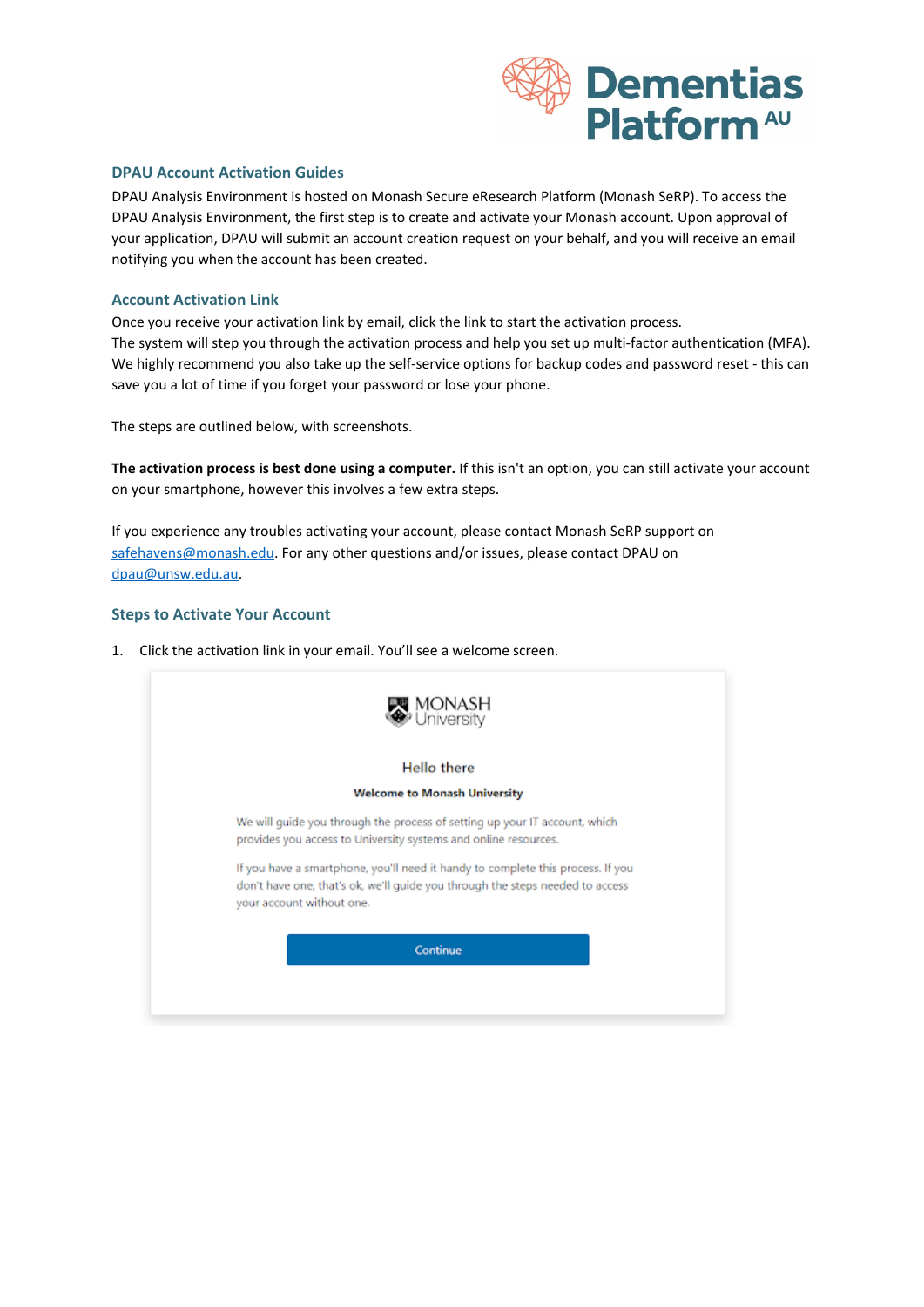

2. Read and agree to the terms and conditions.

| <b>™</b> MONASH<br>❤ University                                             |                                          |
|-----------------------------------------------------------------------------|------------------------------------------|
| <b>Acceptable Use Policy</b>                                                |                                          |
| The use of Monash University systems is subject to the terms and conditions | set out in the IT Acceptable Use Policy. |
| I accept the terms and conditions of the IT Acceptable Use Policy           |                                          |
| Continue                                                                    |                                          |
| Back                                                                        |                                          |
|                                                                             |                                          |

3. Opt into Google Additional Services (if you want to).

| <b>Opt in for Google's Additional Services</b>                                                                                                                                                                                                                                                                                              |  |
|---------------------------------------------------------------------------------------------------------------------------------------------------------------------------------------------------------------------------------------------------------------------------------------------------------------------------------------------|--|
| Monash University uses Google's 'G Suite' products for email and<br>collaboration. As part of setting up your account, you automatically get<br>access to Gmail, Calendar, Google Docs, Google Drive, Google Sites, and<br>Google chat.                                                                                                     |  |
| If you would like to access Google's Additional Services with your<br>University account, such as YouTube and Blogger, you must read and<br>personally agree to Google's Terms of Service and Privacy Policy. Please<br>note, that breaching Google's Terms of Service may result in your loss of<br>access to all Google G Suite services. |  |
| If you don't want to opt in now, you can do it later.                                                                                                                                                                                                                                                                                       |  |
| I do not want to use Google's Additional Services with my University<br>account                                                                                                                                                                                                                                                             |  |
| ○ I want to use Google's Additional Services with my University account. I<br>have read and accept Google's Terms of Service and Privacy Policy.                                                                                                                                                                                            |  |
| Continue                                                                                                                                                                                                                                                                                                                                    |  |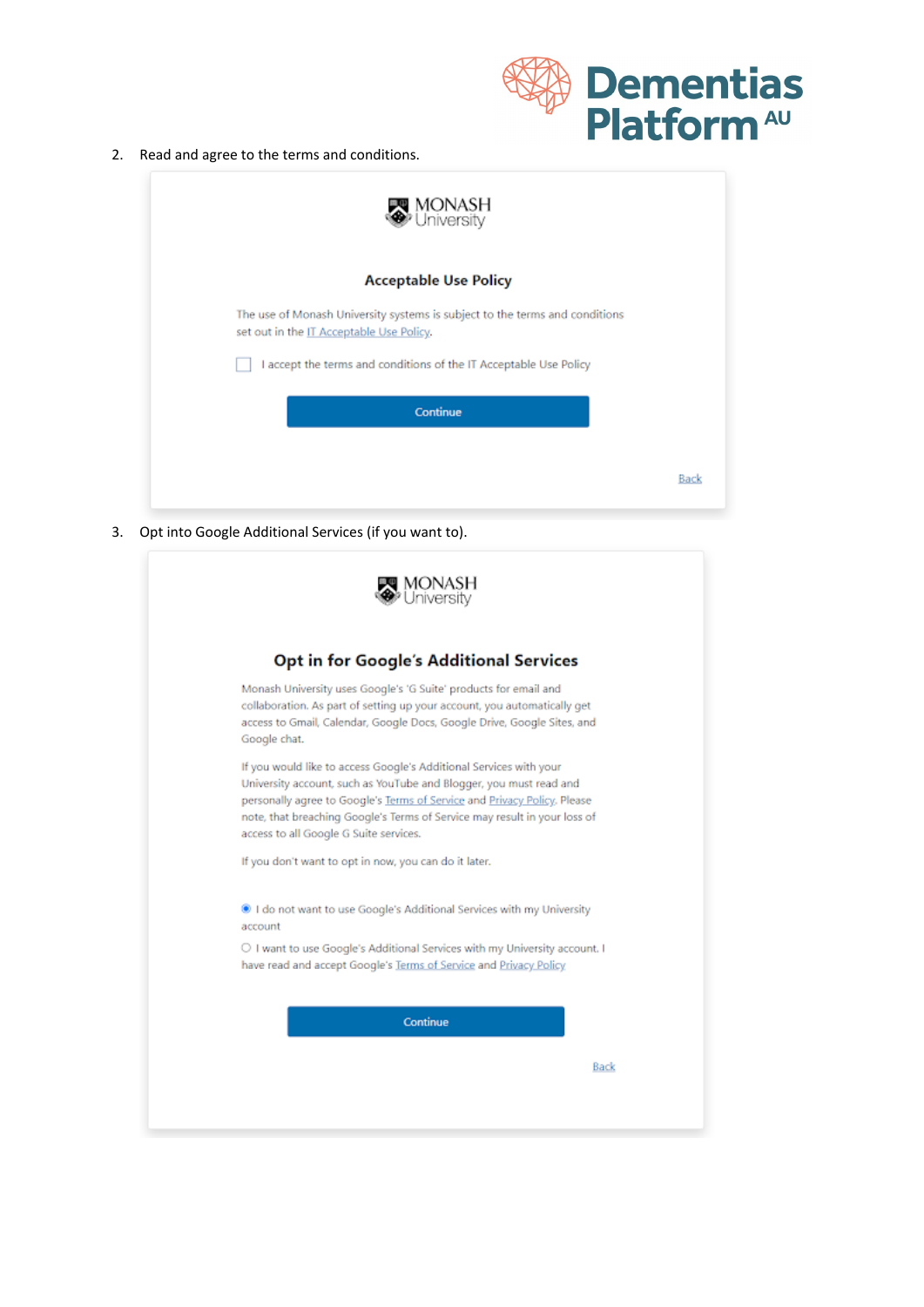

4. Register your mobile number for self-service password reset (**highly recommended**).

|                          | Register for self-service password reset                                                                                              |
|--------------------------|---------------------------------------------------------------------------------------------------------------------------------------|
| password reset facility. | If you ever forget your password, you can reset it yourself using our self-service                                                    |
|                          | Register your mobile number below. If you ever get stuck, we can send you a<br>one-time code via SMS to help you reset your password. |
|                          | If you don't want to register your mobile number now, you can do it later.                                                            |
| Country code             |                                                                                                                                       |
| D                        |                                                                                                                                       |
| Mobile number            |                                                                                                                                       |
|                          |                                                                                                                                       |
|                          |                                                                                                                                       |
|                          | Continue                                                                                                                              |
|                          | Maybe later                                                                                                                           |
|                          |                                                                                                                                       |

## 5. Set a password.

**Note**:

- We require a strong password for security reasons. For guidance on creating a strong password, see article [https://mon.clients.squiz.net/esolutions-site/accounts-passwords/strong-passwords.](https://mon.clients.squiz.net/esolutions-site/accounts-passwords/strong-passwords)
- We recommend the use of password generator.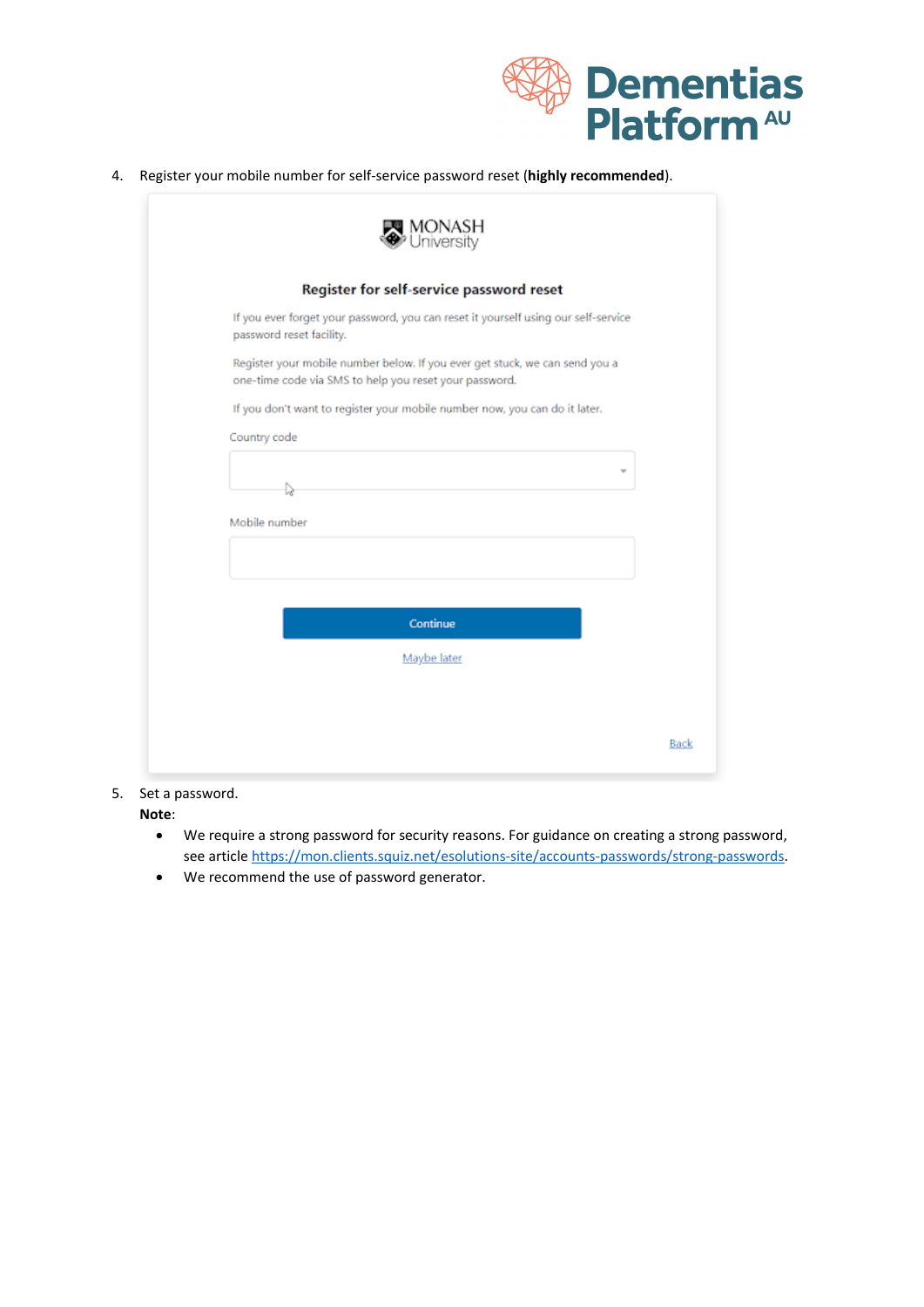|                                                                                                                                                                             | <b>Dementias</b><br>Platform <sup>AU</sup> |
|-----------------------------------------------------------------------------------------------------------------------------------------------------------------------------|--------------------------------------------|
| <b>MONASH</b><br>Wuniversity                                                                                                                                                |                                            |
|                                                                                                                                                                             |                                            |
| Set a password                                                                                                                                                              |                                            |
| <b>Password Requirements</b>                                                                                                                                                |                                            |
| . Passwords that are 13 characters or longer only require lower case                                                                                                        |                                            |
| letters<br>· Passwords must contain at least 8 characters                                                                                                                   |                                            |
| . Passwords between 8 and 13 characters require at least 3 of the                                                                                                           |                                            |
| following 4 categories of characters:                                                                                                                                       |                                            |
| o Uppercase letters<br>o Lowercase letters                                                                                                                                  |                                            |
| 0 Numbers                                                                                                                                                                   |                                            |
| o Symbols                                                                                                                                                                   |                                            |
| . Your new password can't be one of the last 24 passwords you have                                                                                                          |                                            |
| used<br>. Passwords must not contain your username or any part of your                                                                                                      |                                            |
| name                                                                                                                                                                        |                                            |
| . You have to wait 24 hours after changing your password to be able                                                                                                         |                                            |
| to change it again.                                                                                                                                                         |                                            |
| . All passwords are checked against a database of over 1 billion<br>stolen passwords. If you try and use a password that is found in<br>this database, it will be rejected. |                                            |
| Password                                                                                                                                                                    |                                            |
|                                                                                                                                                                             |                                            |
| Confirm password                                                                                                                                                            |                                            |
|                                                                                                                                                                             |                                            |
|                                                                                                                                                                             |                                            |
| Continue                                                                                                                                                                    |                                            |
| Get Help                                                                                                                                                                    |                                            |
|                                                                                                                                                                             |                                            |
|                                                                                                                                                                             | Back                                       |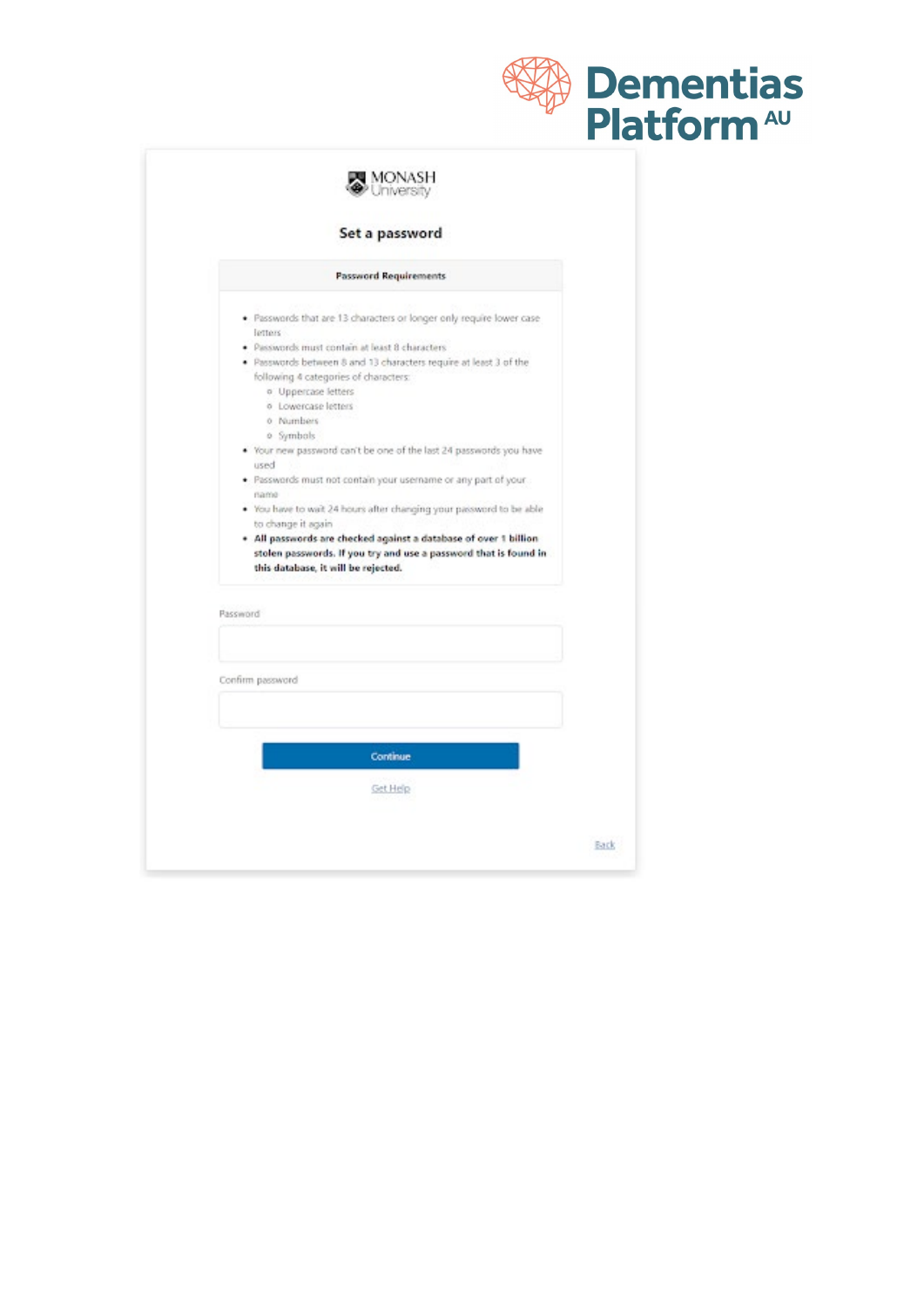

6. Secure your Monash account with multi-factor authentication (MFA).



If you have a smartphone, you can use either the Okta Verify app (**recommended**) or Google Authenticator for MFA. If you don't have a smartphone, or don't wish to use your smartphone for MFA, you can request a USB device (YubiKey or a U2F). You can also use your own U2F security key.

# For further information on Multi-Factor Authentication, se[e https://mon.clients.squiz.net/esolutions](https://mon.clients.squiz.net/esolutions-site/accounts-passwords/multi-factor-authentication)[site/accounts-passwords/multi-factor-authentication](https://mon.clients.squiz.net/esolutions-site/accounts-passwords/multi-factor-authentication)

|                                             | <b>RECOMMENDED</b>                                                                                           |                                                                                                                                               |                                                                                            |
|---------------------------------------------|--------------------------------------------------------------------------------------------------------------|-----------------------------------------------------------------------------------------------------------------------------------------------|--------------------------------------------------------------------------------------------|
|                                             | <b>Okta Verify app</b>                                                                                       | <b>Google Authenticator app</b>                                                                                                               | <b>YubiKey (USB device)</b>                                                                |
| <b>What's required</b>                      | Okta Verify app on a phone or<br>tablet<br>Apple: iOS 11 or higher<br>Android 4.4 or higher                  | Google Authenticator or other<br>compatible authenticator app<br>on a phone or tablet<br>Apple: iOS 7.0 or higher<br>Android: 2.3.3 or higher | A USB security key provided<br>by Monash<br>A laptop or computer with a<br><b>USB port</b> |
| <b>How it works</b>                         | Accept a push notification in the app<br>or<br>Type in a six-digit code generated by the<br>app when offline | Type in a six-digit code generated by the<br>app                                                                                              | Plug in the YubiKey to a USB port and<br>press the button on it                            |
| <b>Supports push notifications</b>          | <b>Yes</b>                                                                                                   | <b>No</b>                                                                                                                                     | <b>No</b>                                                                                  |
| Mobile device compatible                    | Yes                                                                                                          | Yes                                                                                                                                           | <b>No</b>                                                                                  |
| <b>Available offline</b>                    | Yes                                                                                                          | Yes                                                                                                                                           | Yes                                                                                        |
| <b>Works with VPN</b>                       | Yes                                                                                                          | Yes                                                                                                                                           | Yes                                                                                        |
| Can be installed on more<br>than one device | No (but Google Authenticator can be<br>used as a backup factor)                                              | Yes                                                                                                                                           | N/A                                                                                        |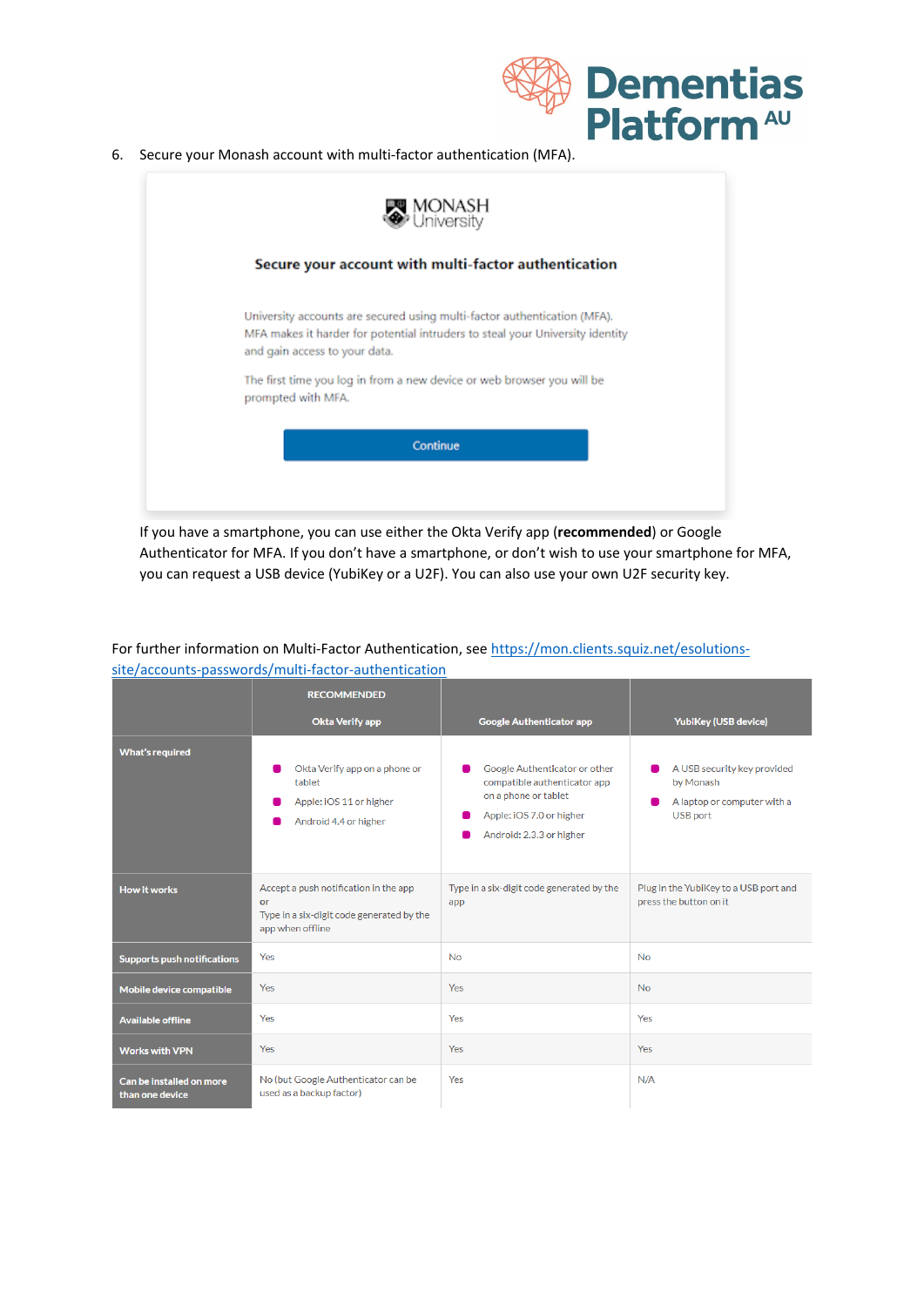

a. Install the Okta Verify app on your smartphone.

| Install Okta Verify app                                                                                                                                                                                                 |  |
|-------------------------------------------------------------------------------------------------------------------------------------------------------------------------------------------------------------------------|--|
| Before you can register for multi-factor authentication, you need to install Okta<br>Verify app on your smartphone.                                                                                                     |  |
| Once registered, Okta Verify will send you a convenient push notification when<br>you sign in from a new device. You can simply tap the notification to approve<br>your login.                                          |  |
| Choose your smartphone type                                                                                                                                                                                             |  |
| O Apple                                                                                                                                                                                                                 |  |
| ○ Google / Android                                                                                                                                                                                                      |  |
| Continue                                                                                                                                                                                                                |  |
| I already have Okta Verify                                                                                                                                                                                              |  |
|                                                                                                                                                                                                                         |  |
| I can't install Okta Verify                                                                                                                                                                                             |  |
| I don't have a smartphone                                                                                                                                                                                               |  |
|                                                                                                                                                                                                                         |  |
| <b>W</b> MONASH<br>Viniversity<br>Install Okta Verify app<br>Install Okta Verify app on your smartphone. We can send the app download<br>link to your mobile number. **** *** 953. Send it to a different mobile number |  |
| Alternatively, you can search for "Okta Verify" in your app store and install it<br>manually.                                                                                                                           |  |
| Send me the link                                                                                                                                                                                                        |  |
| I have installed Okta Verify                                                                                                                                                                                            |  |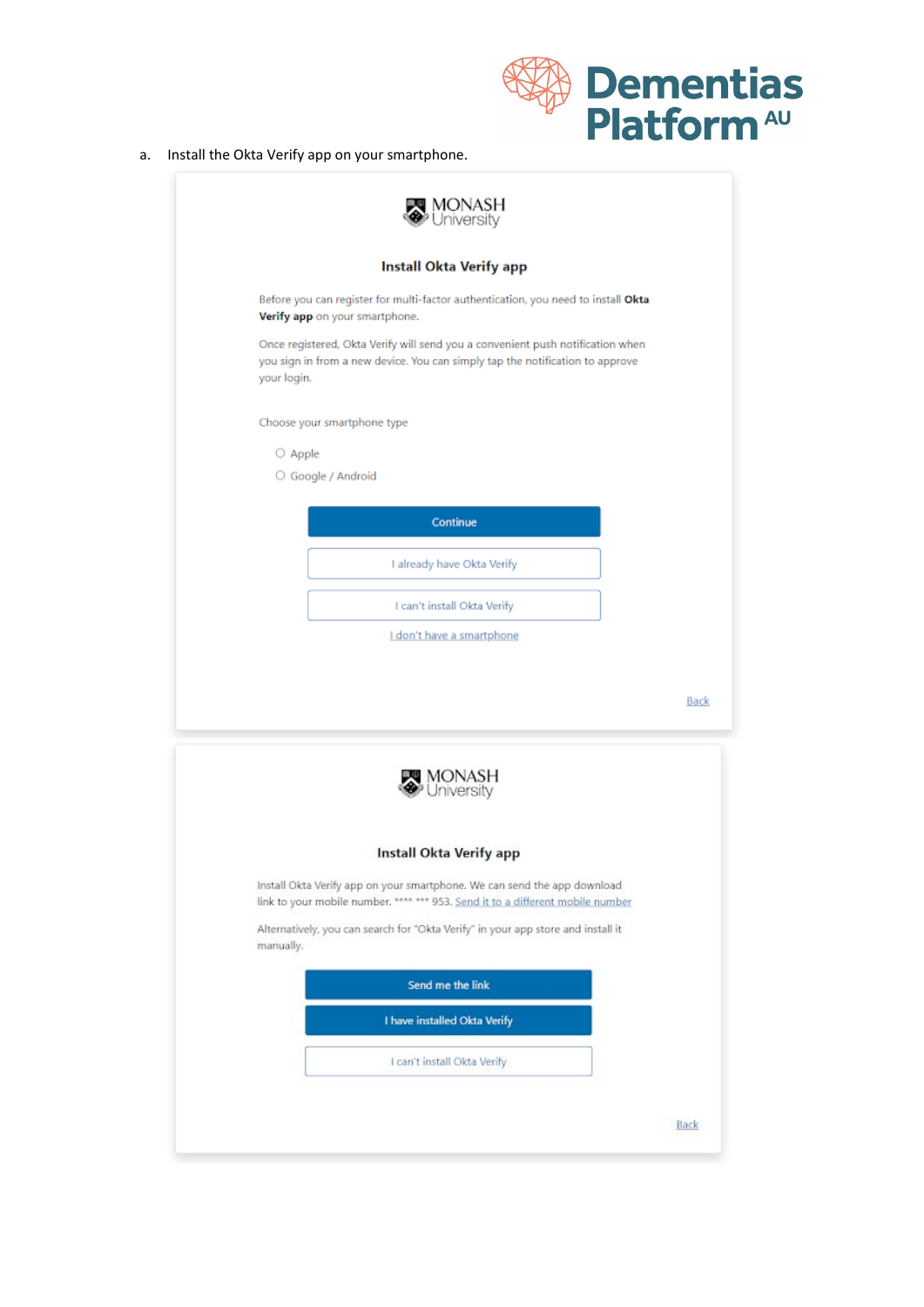

b. Scan the barcode. (if the QR code fails, see [here\)](https://www.dementiasplatform.com.au/sites/default/files/documents/FAQ_QR_code_fails.pdf)



7. Store a copy of your backup codes (highly recommended).

| Ο     | Backup codes                                                                                                                        |
|-------|-------------------------------------------------------------------------------------------------------------------------------------|
|       | These are your backup codes. Each code can only be used a single<br>time. As you use them, take note of which codes have been used. |
|       | <b>Backup</b> codes                                                                                                                 |
|       | 8995-6817-2561                                                                                                                      |
|       | 9061-2568-6441                                                                                                                      |
|       | 8139-2922-3263                                                                                                                      |
|       | 5002-6212-9175                                                                                                                      |
|       | 7660-3663-3356                                                                                                                      |
|       | Once you leave this page, these codes cannot be shown<br>again. Store these safely using the options below.                         |
| Email | Download Print                                                                                                                      |
|       | Done                                                                                                                                |